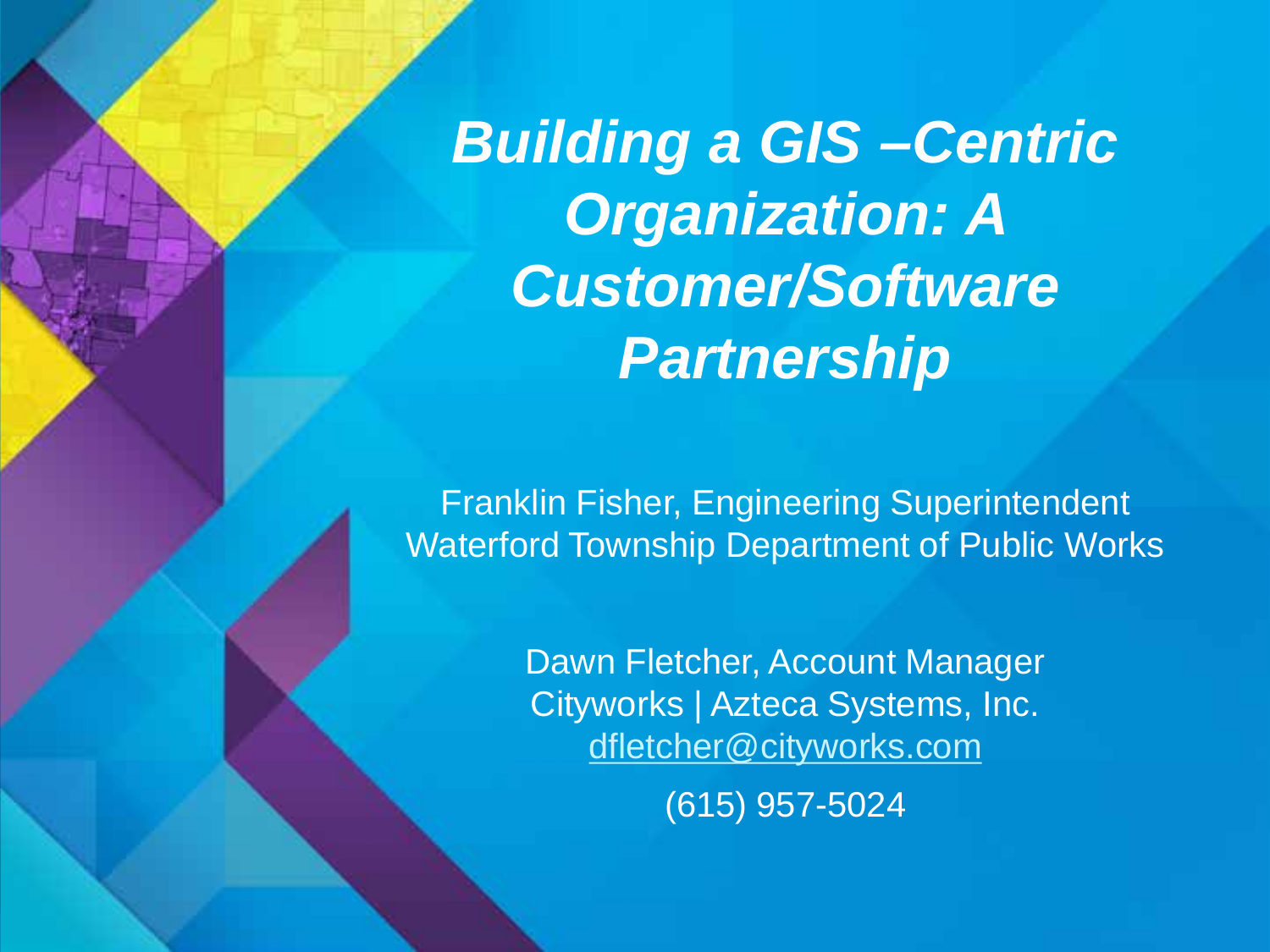#### **Strategic Design Criteria**

- **Utilization of cost effective and open architecture based technologies**
- **Recognition of evolutionary change**
- **Focus on people and informational needs**
- **Recognition of different environments**
- **Informational**
- **Organizational**
- **External/Public**

*Development of Applications that serve these needs can best be achieved by working with software customers to enhance products by integrating across applications and platforms*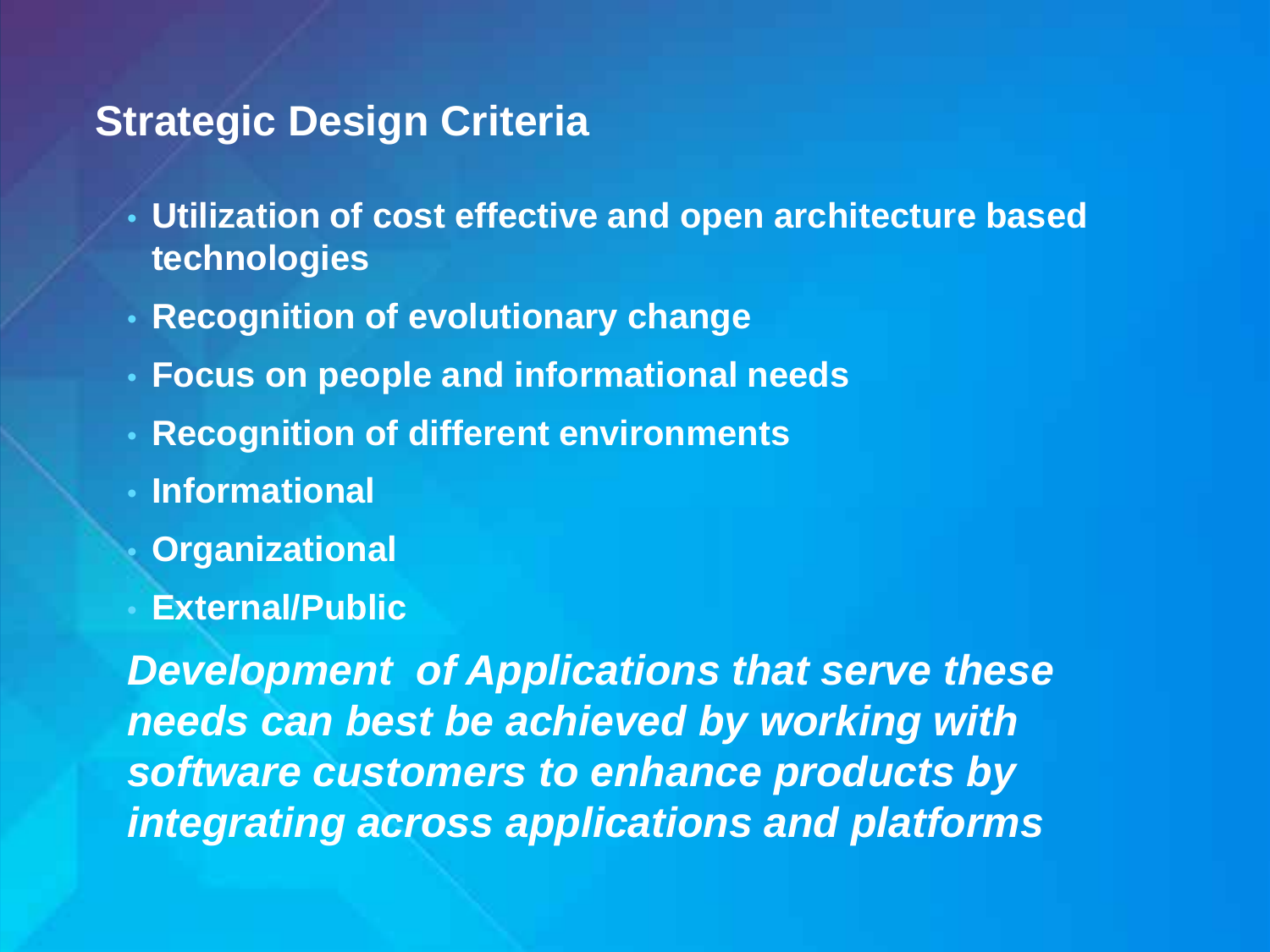#### **Symbiotic Relationship**

**The role of the client as a partner in the development process is critical in helping to achieve an application that matched the needs of the user base**

- **Client could provide input as to tasks that users needed**
- **Provide real world testing and feedback as the project proceeded.**
	- **Client serves the role of advocate for the integration of the applications**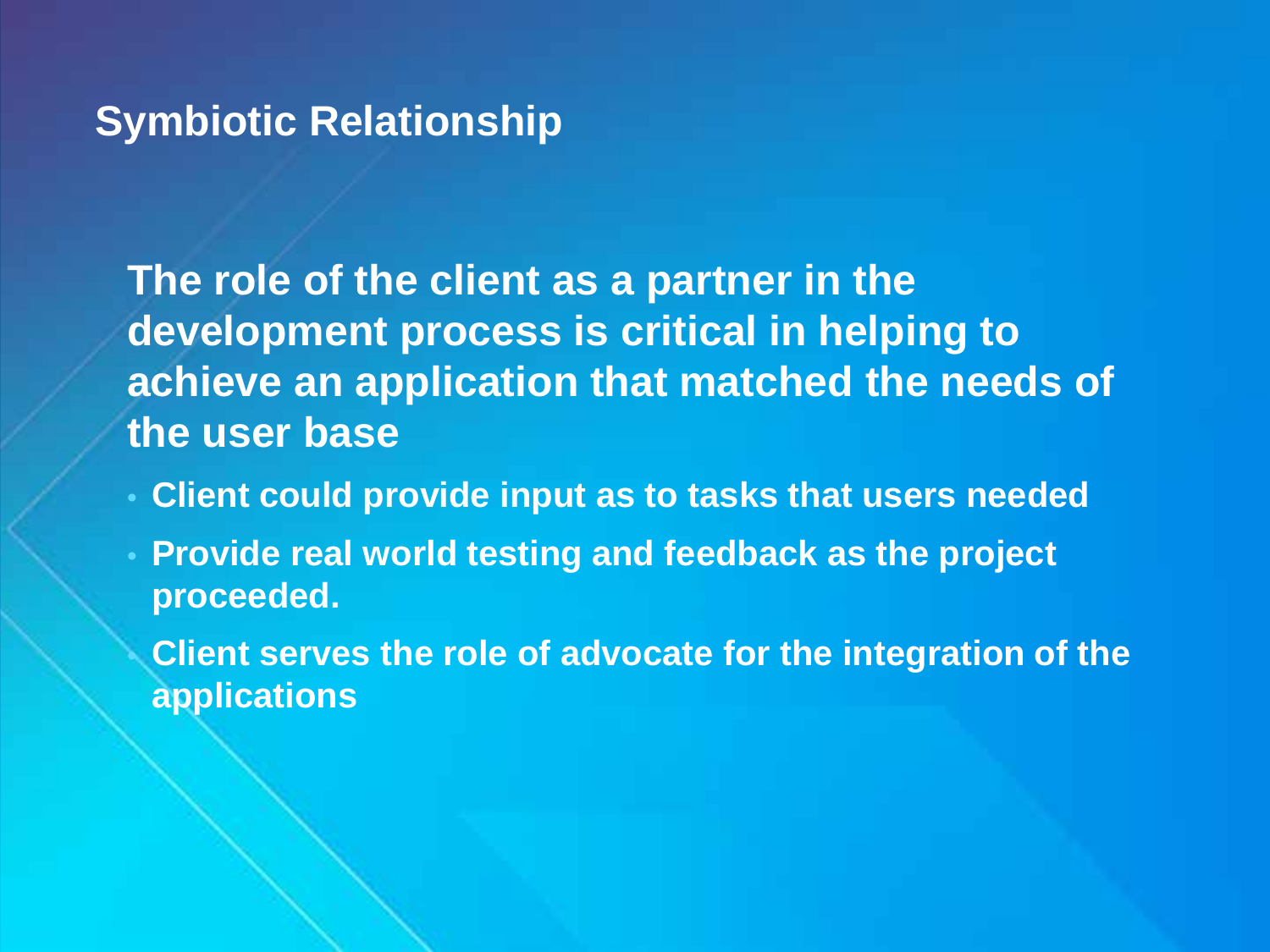## **Identifying Points of Convergence**

• **Where does it make sense to focus efforts**

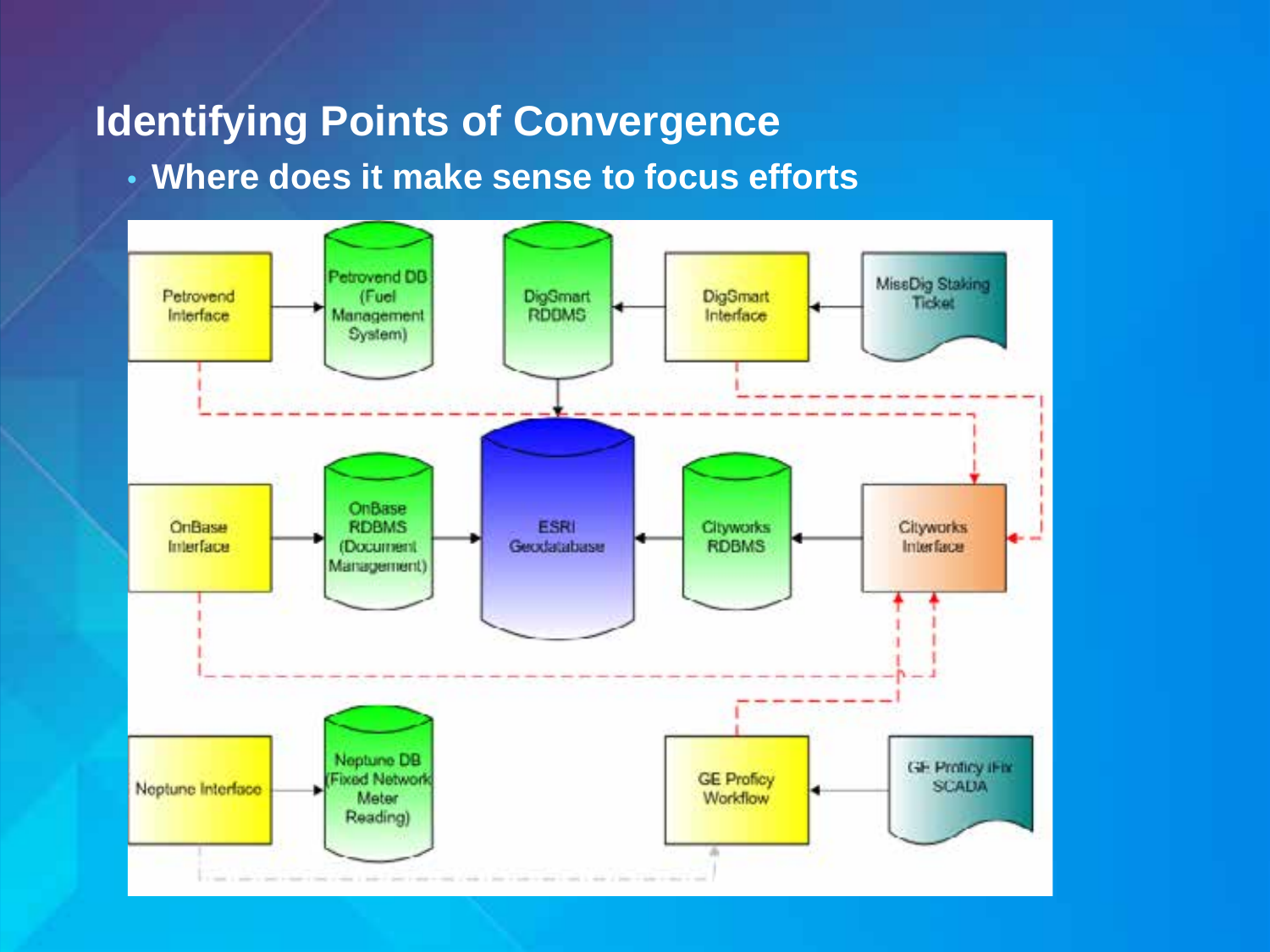# **Example of Evolutionary Change**

## **Highlight One Application: Discuss how it was developed and evolved over time**

- **Organic Growth: The application has grown and changed in response to the environment**
- **End users have had major voice in how the application has been designed (Form/Function)**
	- **Exemplifies the change from Client Application to Web Based and ultimately to mobile (multiple forms)**
	- **Application continues to grow and change**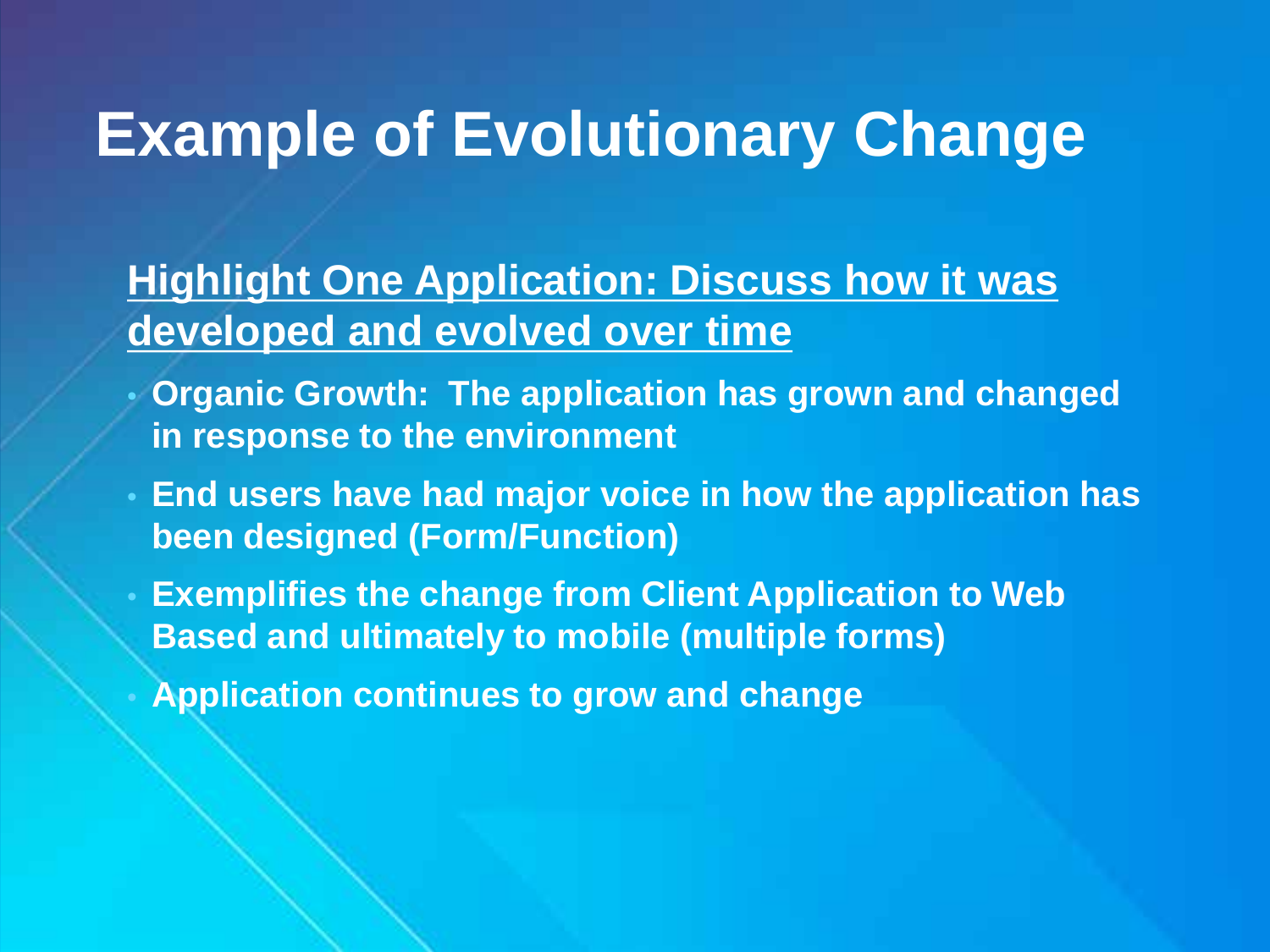#### **Evolutionary Change**

• **Waterford worked with Hyland and Cityworks to first develop an integration in 2007**



教授日本社会主催を含 **Blue D Chinese CONSIDER Contract Contract**  $\mathbf{a}$ **China B 1900**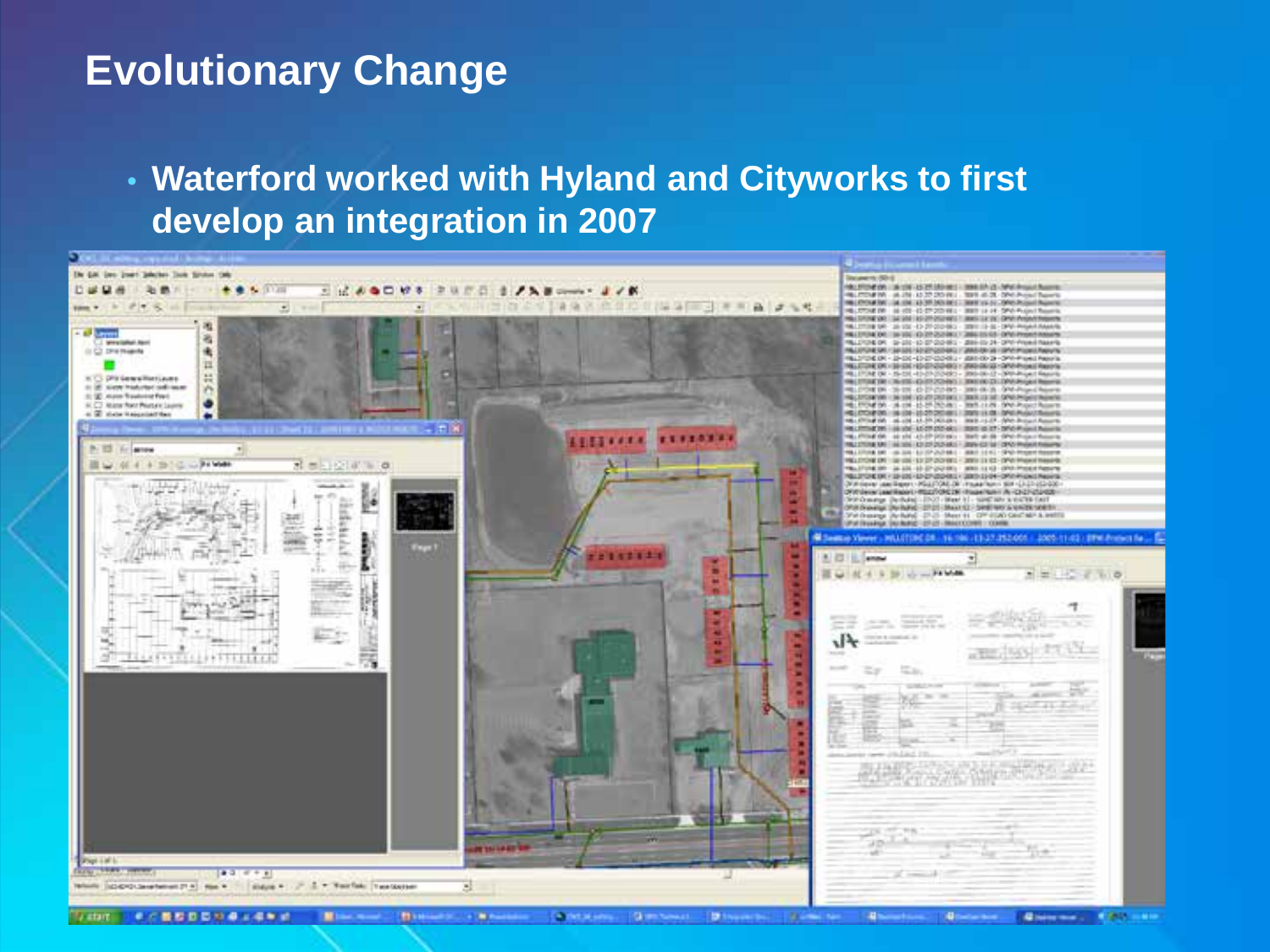## **Evolutionary Change**

**Integration now takes place in an ArcGIS for Server based Cityworks interface – Hyland and Cityworks worked to integrate functionality**

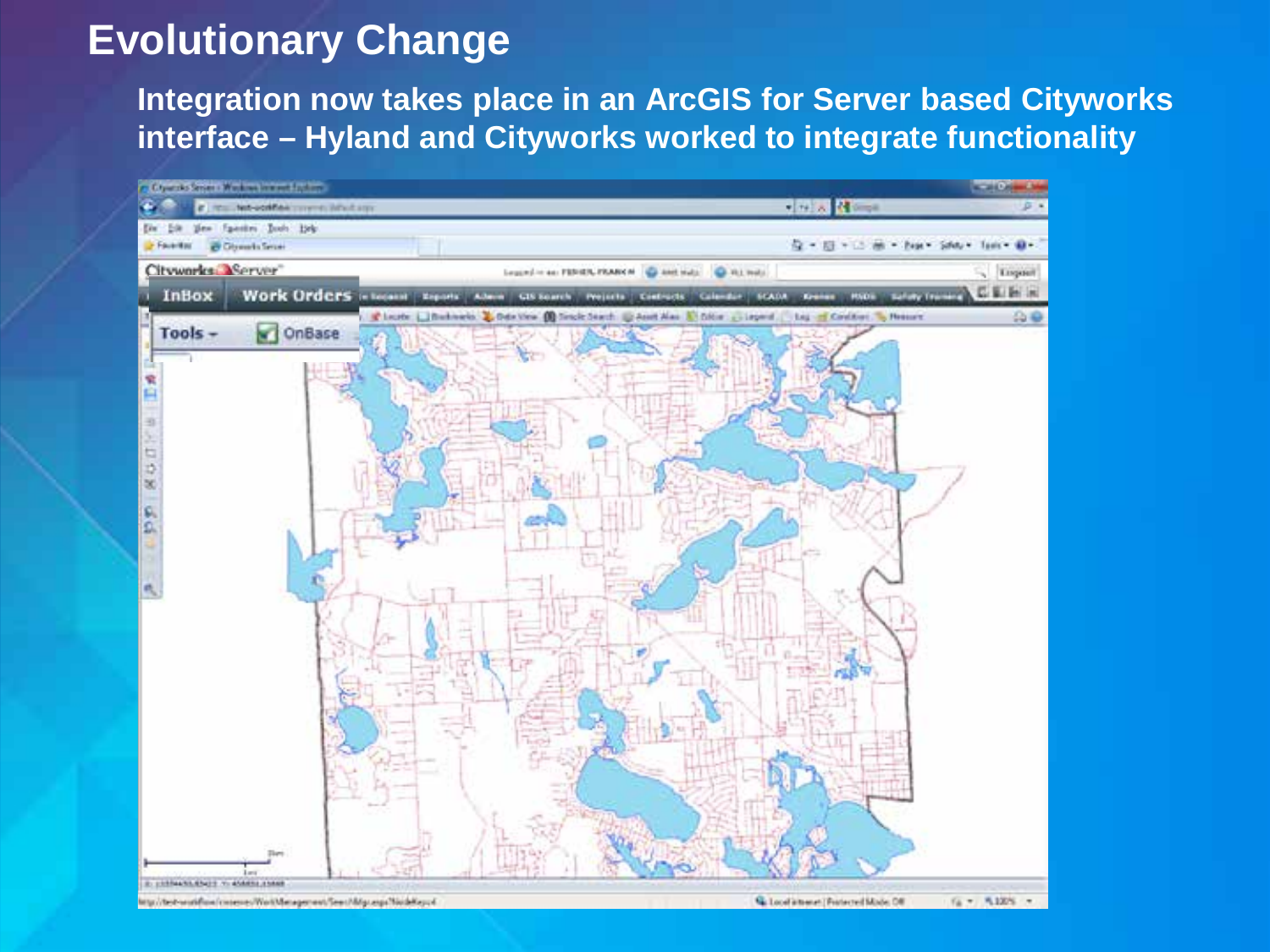## **Cityworks Server Map Interface**

#### • **Related content is available to user via shared keyword/GIS attributes**

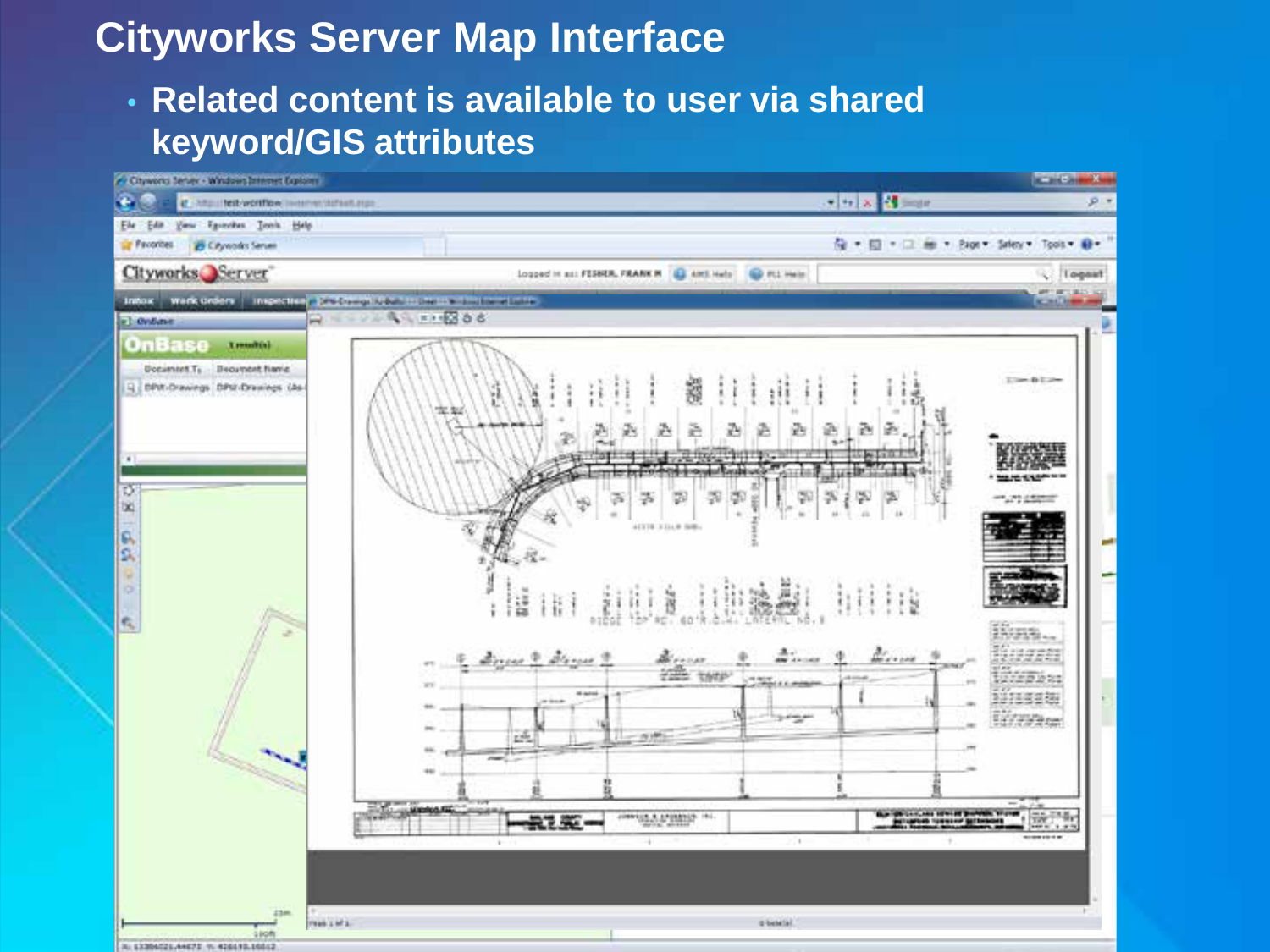#### **GIS at the Core**

• **Growing the GIS by making it the Core Business Application**

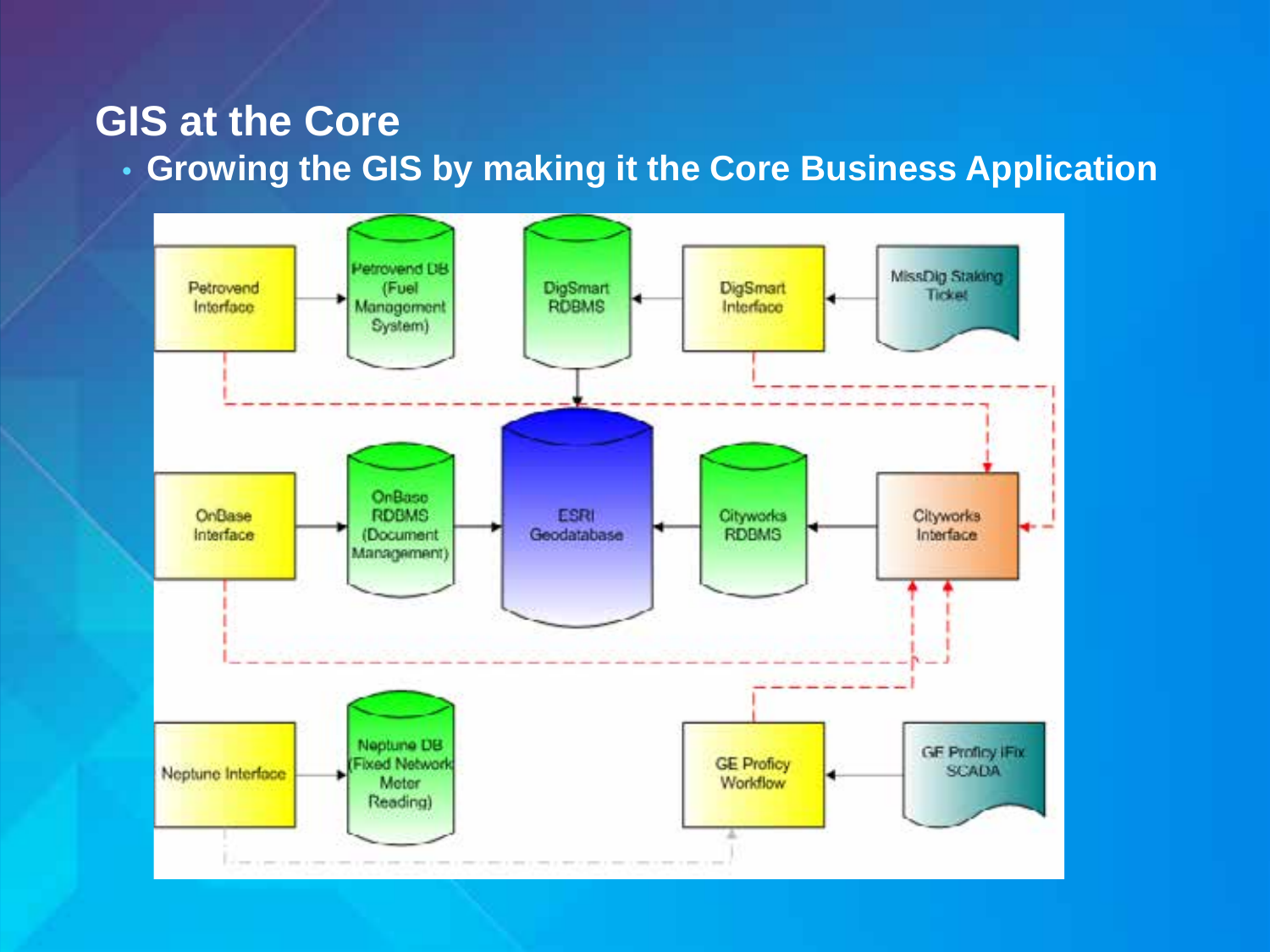#### **GIS-Centric Platform**

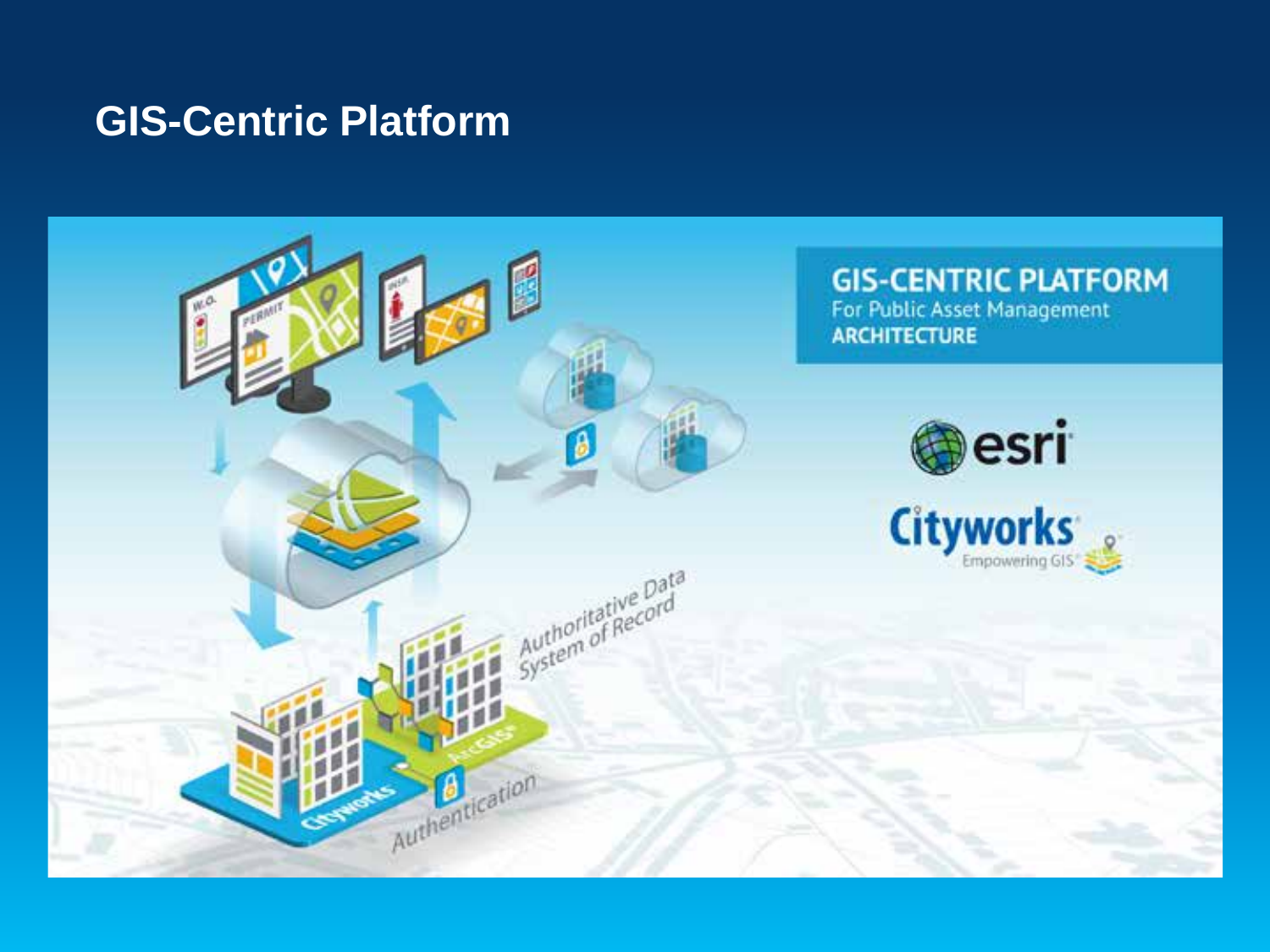### **Cityworks Platform Interfaces**

#### • **Service Request API**

*- CSR, Utility Billing, Citizen Request Page, Citizen smartphones*

#### • **Work Order API's**

*- Create Work orders from other apps (CSR, SCADA, Mobile, Web pages, etc)*

#### • **Inspection API**

- *- Create from other apps, develop mobile apps*
- **Metrics API**
	- *- SCADA, Fuel system integrations*

#### • **Document Management Interface**

*- Plan review*

#### • **PLL Basic API**

- *- Create/query and payment API's*
- **PLL Extended API**
	- *- Workflow tasks and inspections*

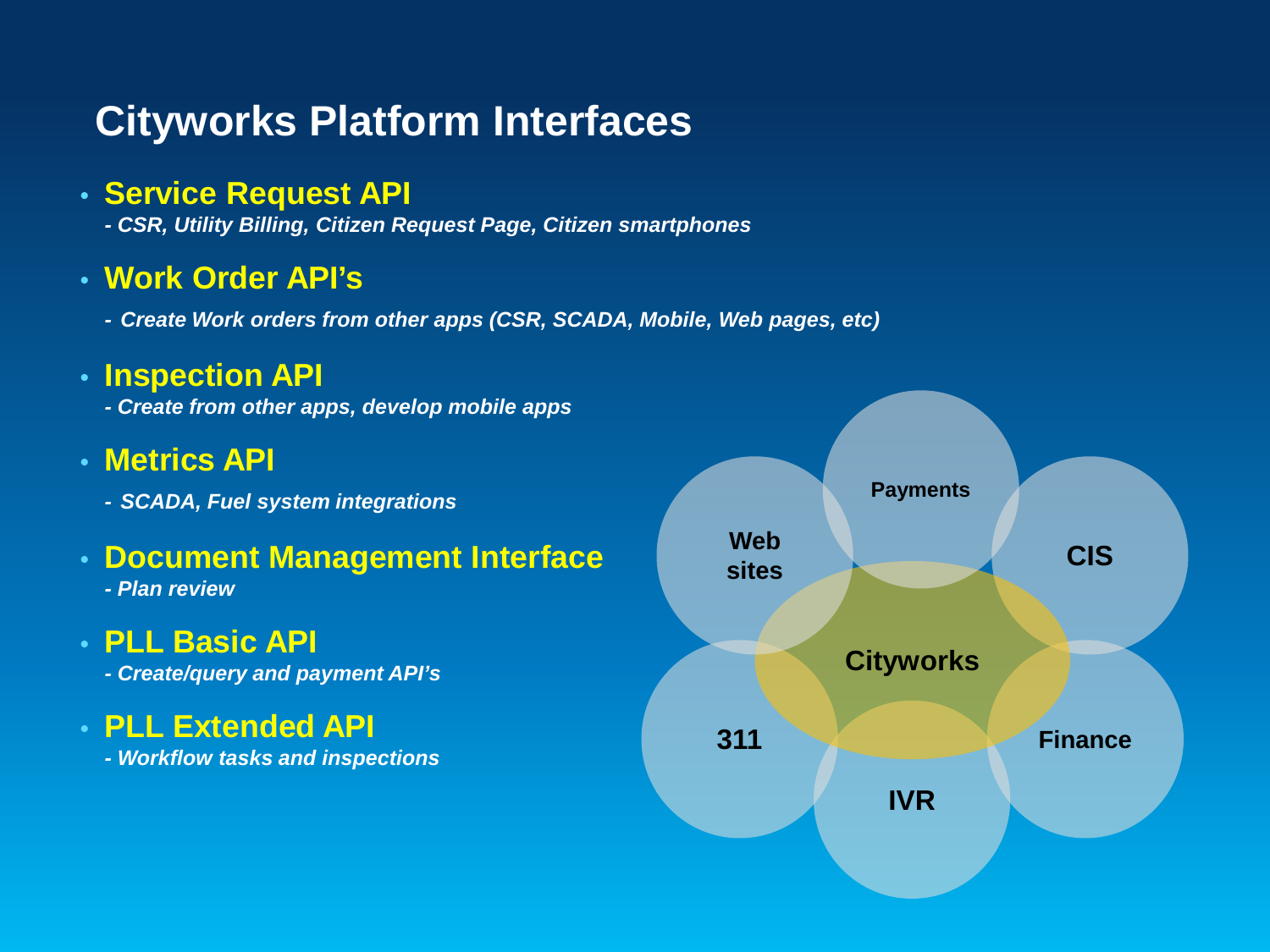## **Workflows Vary**

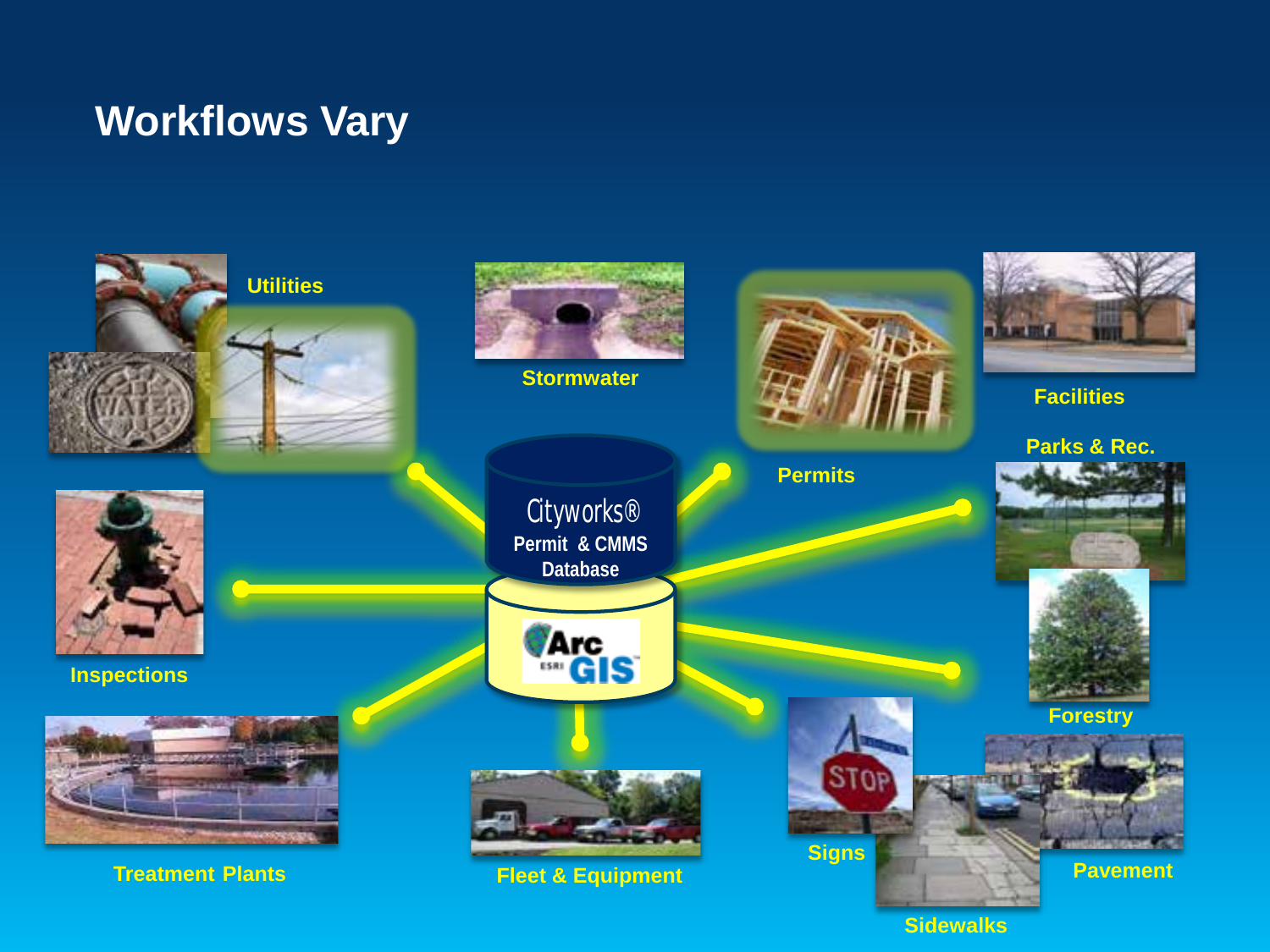## **Roles Vary**